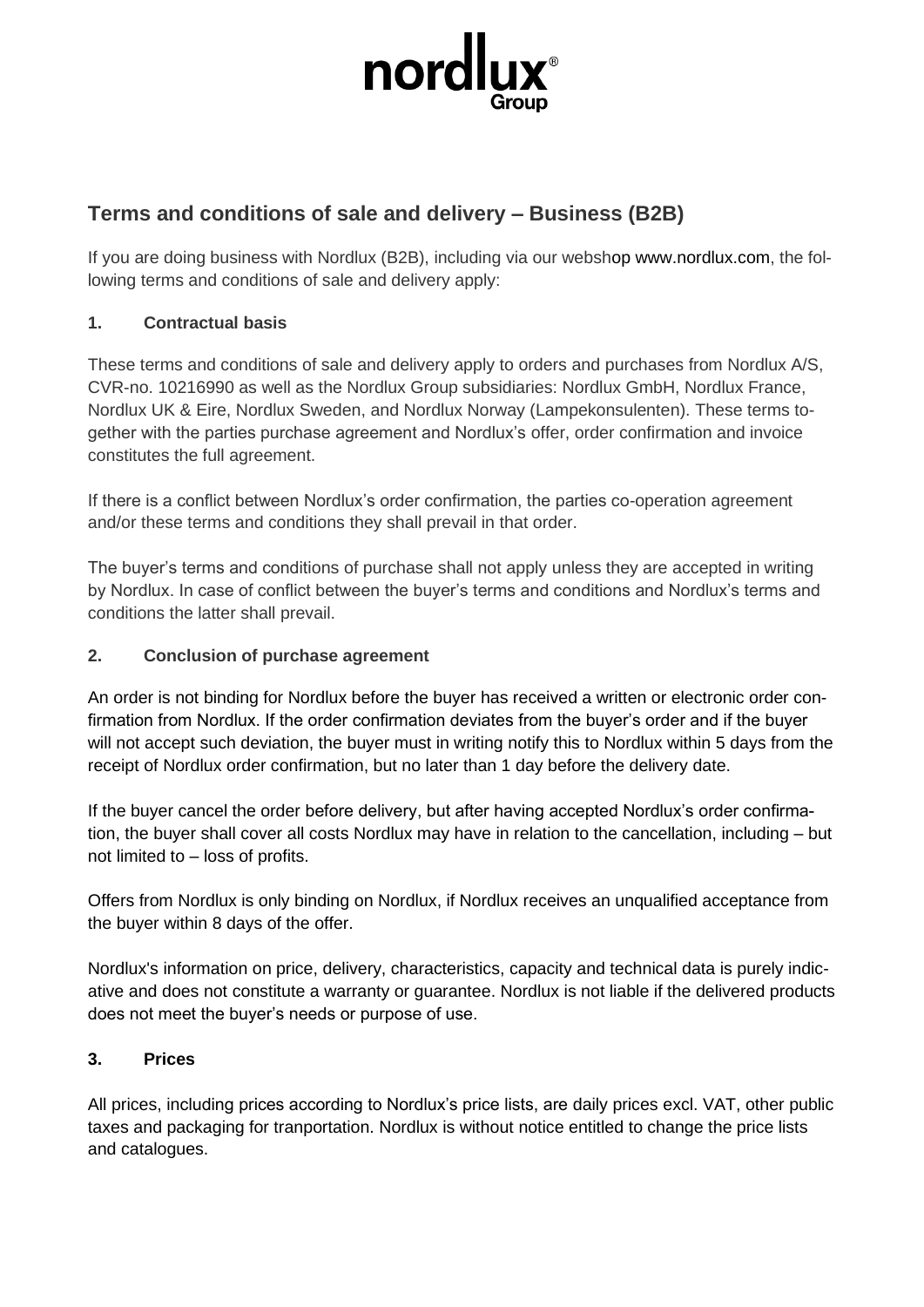

Nordlux is entitled to adjust the price if the production and delivery costs as well as the costs to suppliers are increased by more than 5 % in the period from Nordlux order confirmation and until delivery.

If the buyer cannot accept the adjusted price, the buyer is in writing entitled to cancel the order within 8 days of the notification of the adjustment.

Nordlux prices are per unit and based on purchase in full packaging units. A fee will be invoiced in case of breackage of the packaging unit.

### **4. Terms of delivery**

Delivery is according to the ICC's INCOTERMS 2010 Ex Works clause, after which, when the goods are ready for delivery, the risk passes and all costs associated with the transport are borne by the buyer. The buyer is in due time obligated to notify Nordlux of the means of transportation. If Nordlux does not recivie the notificiation in due time, Nordlux is entitled to choose the means of transportation at the buyer's risk and expense.

In the event that the delivery is delayed, Nordlux is obligated to inform the buyer of the delay. The buyer cannot put forward any claims, including economical claims, against Nordlux due to the delay, but the buyer is entitled to cancel the purchse, if the delay is more than 60 days from the agreed delivery date. However, the buyer is not entitled to cancel the purhcase if the delay is due to force majeuere, the buyer's fault or the carrier's fault.

In the event that the buyer does not take delivery at the agreed delivery date, including breach of the obligation to collect the goods, Nordlux is entitled to terminate the agreement and claim damages. Furthermore, Nordlux is entitled resell or store the goods at the buyer's risk and expense.

Return of goods and packaging can only take place by prior written agreement, and only with an applied Nordlux return order number, and will be at the buyer's expense. Pallets, boxes or other packaging, which are charged separately, will not be credited.

Does the return arrive without a clearly written return order number, Nordlux will refuse to accept the shipment.

A return shipment will be approved by Nordlux, when the following criteria are met:

- max. 4 weeks to cancel the order between Nordlux and Nordlux' customer (from date of invoice)
- Nordlux take a handling fee of 25%, which is deducted from the credit note
- The item must be in intact packaging and must not have been opened
	- $\circ$  By intact packaging is meant resaleable packaging without pressure marks, without labels, without handwriting

A return shipment will be refused, if the sales packaging is not intact upon arrival at Nordlux warehouse, and Nordlux will invoice a handling fee on 25% of the value of the goods refused, covering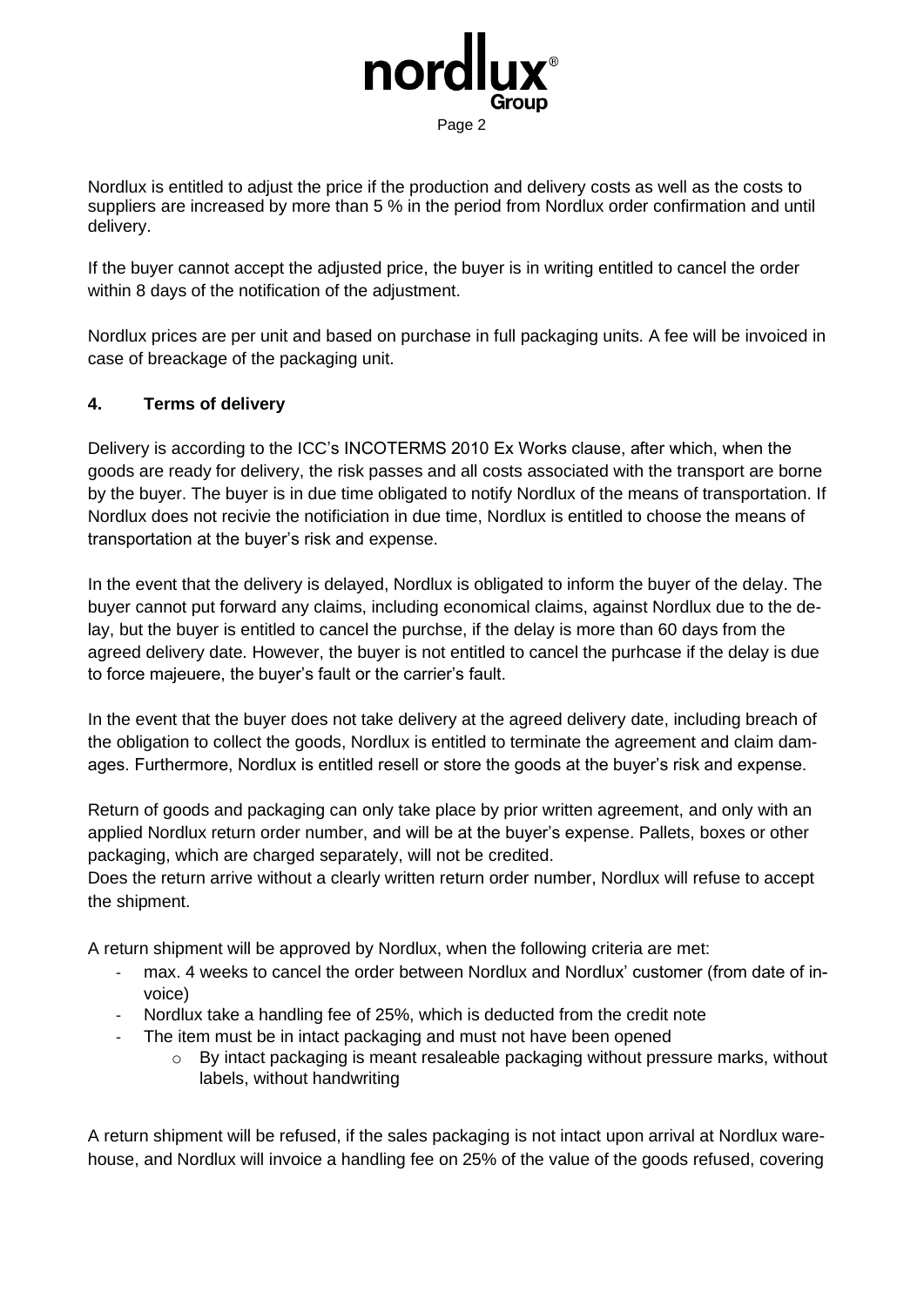

Nordlux' handling of the shipment. The customer will be asked to pick up the refused items, which must be done within 2 weeks. If the item will not be picked up within 2 weeks, Nordlux will destroy it.

# **5. Terms of payment**

The terms of payment is net 20 days, provided Nordlux can obtain a credit insurance via the credit insurance company Atradius. First order is against prepayment.

In the event of late payment an interest of 2 percent per commenced month will be added, until payment is made.

The buyer is not entitled to offset all or part of the purchase price, and any notice of lack of conformity in accordance with section 7 does not entitle the buyer to withhold the purchase price.

If the buyer breaches one or more of the mentioned obligations, including the obligation to pay the purchase price, Nordlux is entitled to cancel the agreement, sell the goods at the buyer's expense to a third party and/or claim damages. Nordlux is entitled to claim damages for its losses, including indirect losses.

# **6. Retention of title**

Subject to the restrictions imposed by mandatory law, the goods shall remain the property of Nordlux until the entire purchase price plus the accrued costs has been paid to Nordlux.

This retention of title clause is still in force, if the goods will be used in the buyer's products or mixed with the buyer's goods of other suppliers. In that event the retention of title shall comprise the transformed or procssed product to an extent equal to the value represented by the sale from Nordlux.

The buyer is obligated to keep the goods insured against theft, burglary, fire etc. as long as the goods are covered by this retention of title clause.

# **7. Notice of lack of conformity**

Any notice of lack of conformity shall be submitted within 8 days from receipt of the goods. If the defect is non-visible a notice of lack of conformity shall be submitted within 8 days from the date the buyer becomes aware or should have become aware of the lack of conformity, but no later than 1 year from the date of delivery.

Despite the above mentioned, the buyer is obligated to submit a notice of lack of conformity to Nordlux in such a timely manner that Nordux will be able to submit notification to the carrier, if Nordlux has been responsible for the transportation and the defects on the goods are due to the transportation. Nordlux cannot be held liable, if the buyer does not submit a notice of lack of conformity in due time.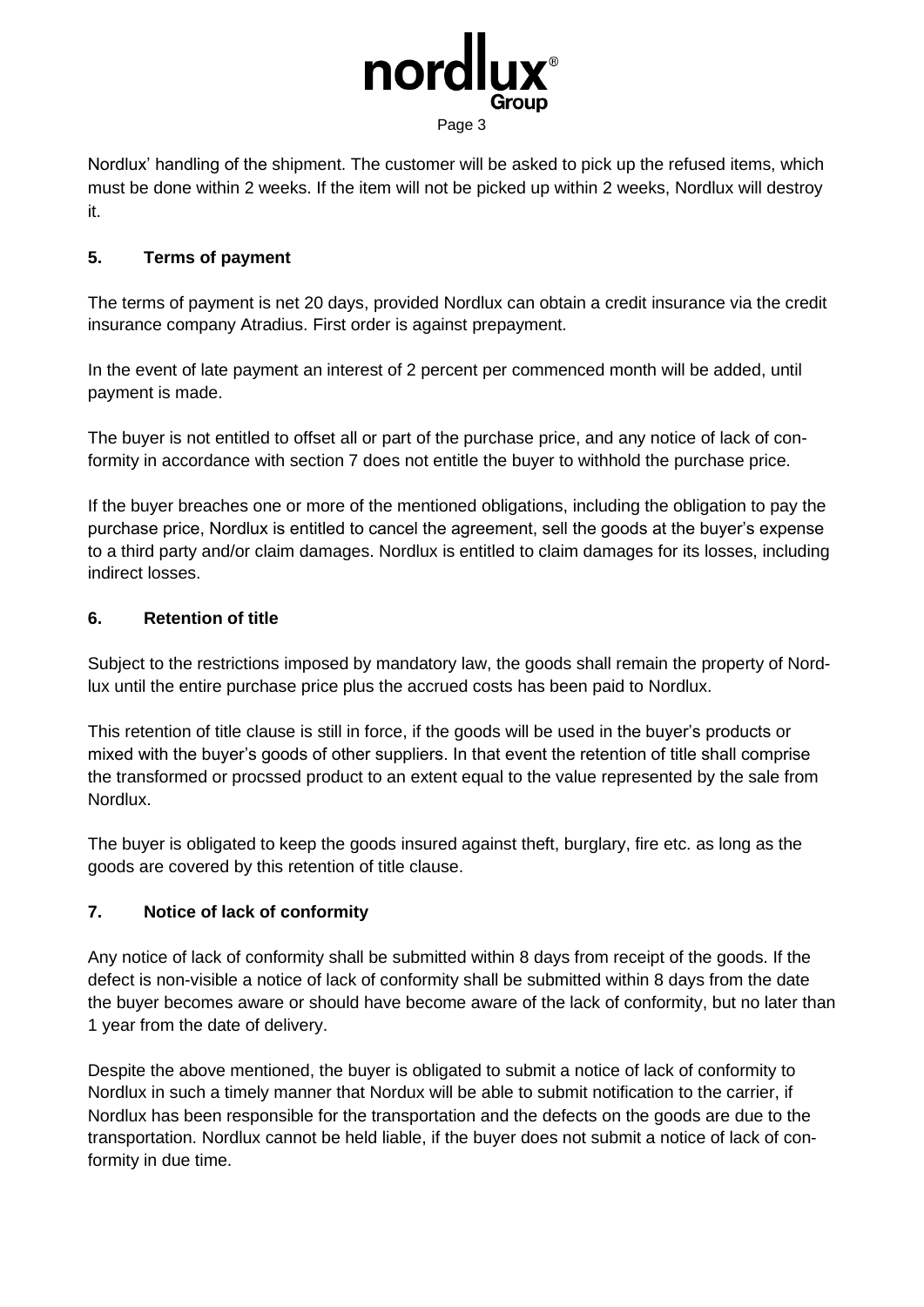

Prior to returning the goods, Nordlux shall accept the complaint. A notice of lack of conformity shall be in writing and contain a precise indication of the defects.

Nordlux is not liable in the event of defects, damages or wears occurs due to improper use, breach of instructions and guidelines, improper assembly by the buyer, changes made to the goods by the buyer or repairs that the buyer has done incorrectly, lack of maintenance and common wear and tear. Nordlux is not liable for other direct or indirect costs due to defects in one of Nordlux's products.

### **8. Limitation of liability**

Nordlux is liable under the general rules of Danish law. However, Nordlux cannot be held liable for the buyer's indirect losses, including – but not limited to – loss of business, loss of profits, loss of goodwill or any other incidental loss.

Nordlux's liability is any event limited to the value of the goods supplied.

### **9. Force majeure**

Nordlux cannot be held liabale if the failure to fulfil its obligations is due to a reason beyond Nordlux's control, such as strikes, lock-outs, export or import bans, embargos, delayed or inadequate delivery of materials from subcontractors, unexpected stop of production, lack of energy ressources or transport, hacker attacks, unforeseen downtime on systems, seizures and other similar circumstances.

In case of force majeure, Nordlux is entitled to extend the delivery time accordingly or to cancel the agreement. Save as if the agreement is canceled, the parties is obligated to fulfil the agreement upon the cease of the force majeure event. Both parties are entitled to cancel the agreement if the force majeure event occurs for more than 3 months.

#### **10. Product liability**

Subject to the restrictions imposed by mandatory law, Nordlux is only liable for damage caused by products to persons or property if it is proved that the damage is due to defects or negligence on a product supplied by Nordlux and it is proved that 1) the product is defect, 2) the damage is due to the defect, and 3) there is causal link between the defect and the damage.

Furthermore, Nordlux is not liable for damage to real estate and damage to chattels that occurs while the product is in possession of the buyer. Nordlux is as well not liable for damage on products that is manufactured by the buyer and in which the product supplied by Nordlux is included.

The buyer is obligated to indemnify Nordlux if Nordlux is held liable and the liability is beyond the liability described above. The buyer is obligated to have a product liability insurance covering any product liability that may be claimed against the buyer without recourse against Nordlux.